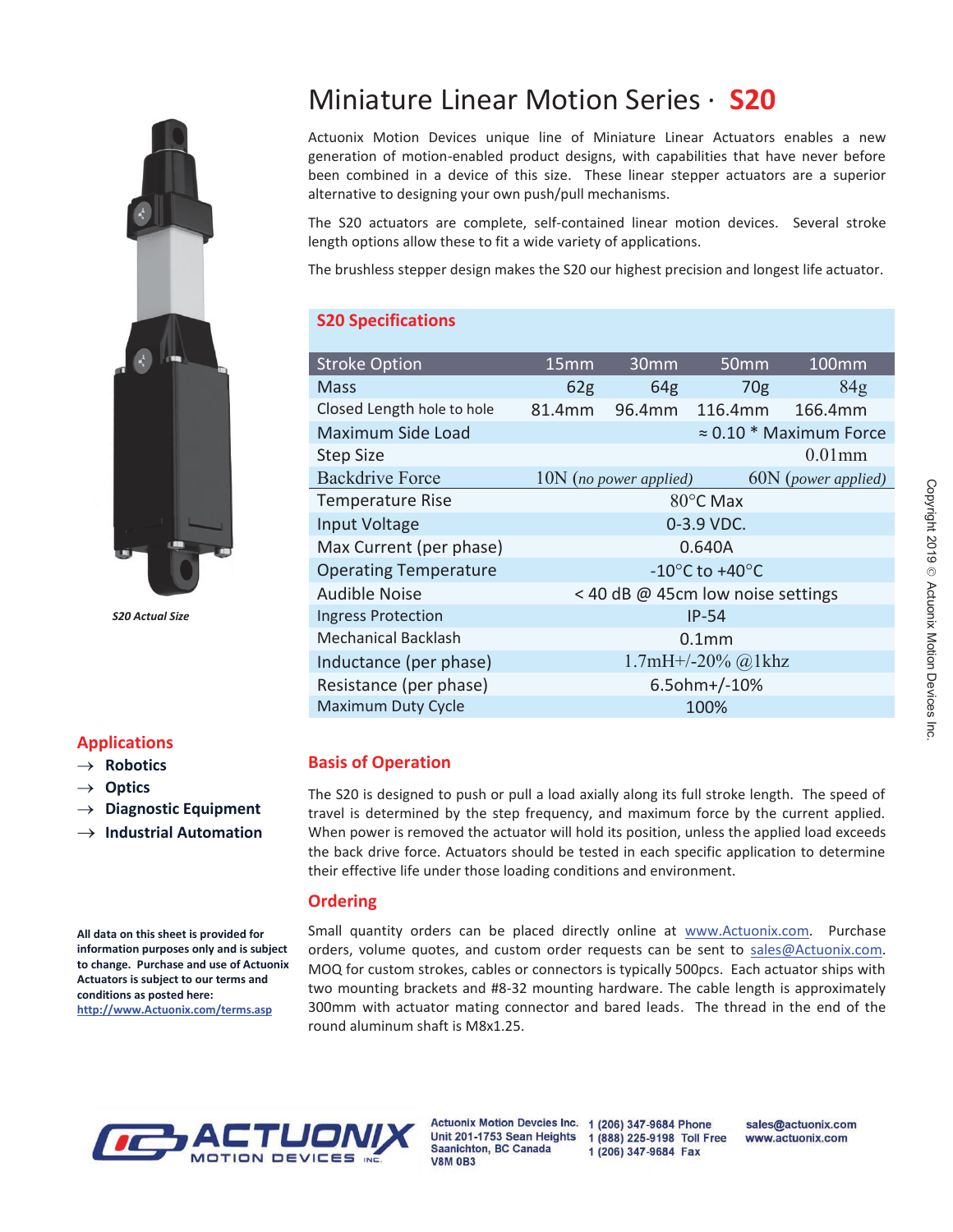#### **Model Selection**

S20 options are identified according to the following model numbering scheme:

#### **S20-SS-MM-C**

| Feature               | <b>Options</b>                   |
|-----------------------|----------------------------------|
| <b>SS</b> : Stroke    | 15, 30, 50, 100 (mm)             |
| MM: Motor             | $30 \, (mm)$                     |
| <b>C</b> : Controller | <b>B</b> None - Motor Wires Only |
|                       |                                  |

## **S20 Controller Options**

#### **Option B – None - Motor Wires Only**

| WIRING:   |                               |
|-----------|-------------------------------|
| A1 - BLUE | - Motor Coil A +              |
| A2 - RED  | – Motor Coil A -              |
|           | B1 - GREEN   – Motor Coil B + |
|           | B2 - BLACK – Motor Coil B -   |
|           |                               |







## **Driver Selection and Settings**

The S20 can be driven by most standard 4 wire stepper drivers. Actuonix offers the Tic T825 USB Multi-Interface Stepper Motor Controller. This driver is easily adjustable so that you can determine the best settings for your application. The controller supports six control interfaces: USB, TTL serial, I<sup>2</sup>C, analog voltage, quadrature encoder, and RC. Refer to the Pololu Tic T825 Datasheet for further driver specific details.

For reliable operation it is suggested that the applied force fall between 50%-75% of maximum force for a given speed.

For quiet and smooth operation at low speeds we recommend a micro step setting. At medium speeds the full step setting (1), will provide an improvement in maximum load, while still minimizing audible noise. At high speeds we recommend Full Step with limited acceleration and deceleration (Ramp the frequency of your step control signal). Without adequate ramping, the actuator will not move. Note: Ramped Micro step settings can also be used at higher speeds, however this will reduce the maximum force.

To save power on light load applications, you can reduce the constant current setting below the rated value. For higher loads you can increase current beyond the rated value, however your duty cycle may need to be reduced to keep the motor within the acceptable temperature range. Note: Exceeding datasheet rated values can reduce motor life, and is not covered by our warranty.

Microstepping can be used to increase resolution, however there will be some non-linearity between microsteps, and reduced holding force.



**Actuonix Motion Devcies Inc.** Unit 201-1753 Sean Heights **Saanichton, BC Canada V8M 0B3** 

1 (206) 347-9684 Phone 1 (888) 225-9198 Toll Free 1 (206) 347-9684 Fax

sales@actuonix.com www.actuonix.com